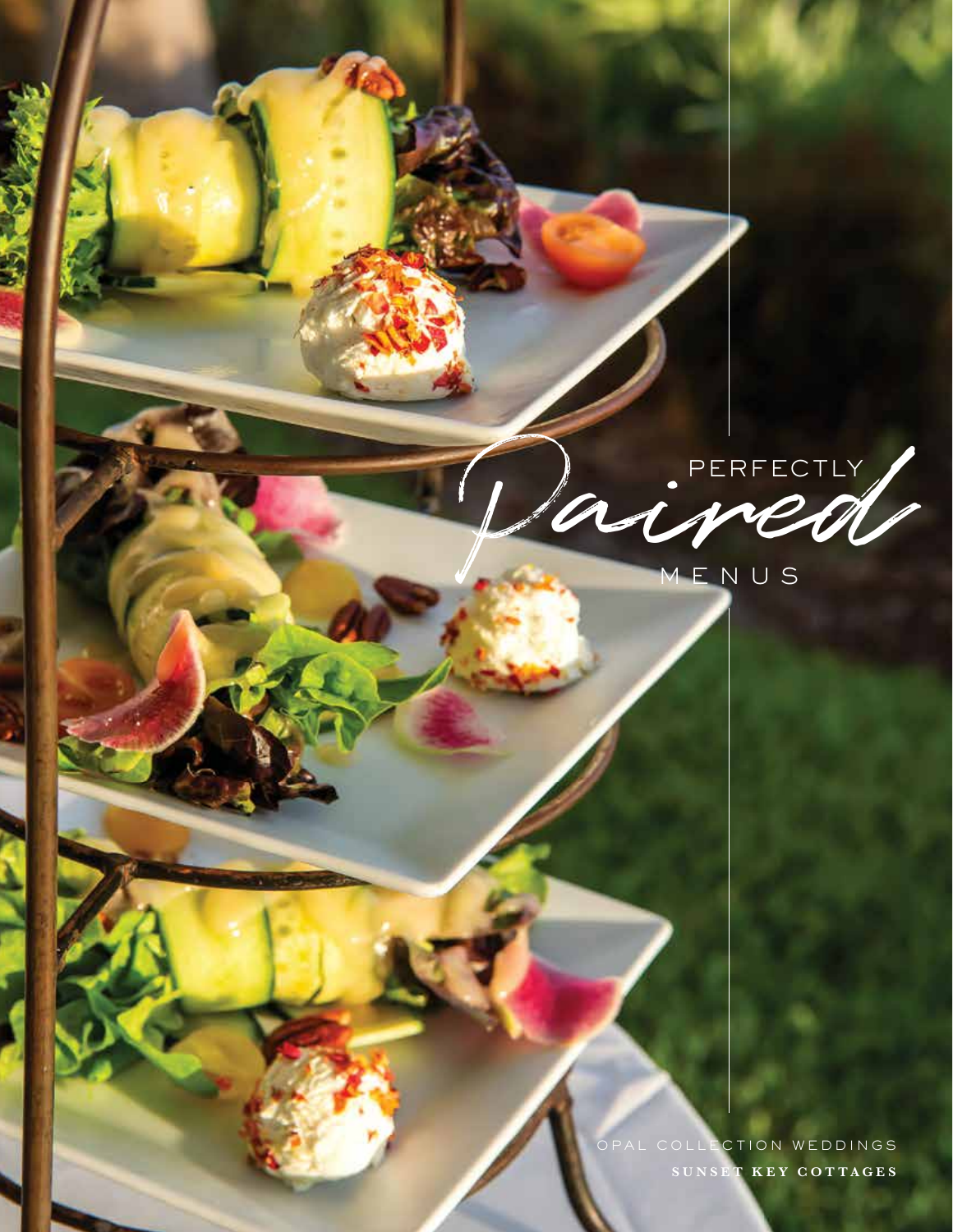Ceremony on the Beach Experience

THE CEREMONY ON THE BEACH EXPERIENCE INCLUDES:

Ceremony on the Beach at Sunset Key Cottages Cocktail Hour on the Private Catamaran

*Includes Soft Bar and Three Butler-Passed Hors d'Oeuvres* 

Welcome Cocktail upon Arrival

Three-Hour Reception on the Pier or Sunset Deck at Opal Key Resort & Marina

Dinner *Plated, Buffet, or Stations* 

Cake-Cutting Services

Traditional Champagne Toast

Three-Hour Open Bar

Exclusive Rights on the Resort Property for Sunset Photos with Your Photographer

Yours Will Be the Only Wedding Ceremony on the Island

**\$175 to \$195 per guest \$8,000 Site Fee\*** 

Ceremony on the Pier Experience

THE CEREMONY ON THE PIER EXPERIENCE INCLUDES:

Ceremony on the Pier at Opal Key Resort & Marina Cocktail Hour on the Pier or Sunset Deck at Opal Key Resort & Marina Welcome Cocktail upon Arrival Cheese Display Three Butlered-Passed Hors d'Oeuvres Three-Hour Reception on the Pier or Sunset Deck Dinner *Plated,Buffet, or Stations*  Cake-Cutting Services Traditional Champagne Toast Three-Hour Open Bar Exclusive Rights on the Resort Property for Sunset Photos with Your Photographer Yours Will Be the Only Wedding Ceremony at the Resort

**\$175 to \$195 per guest \$2,200 Site Fee\***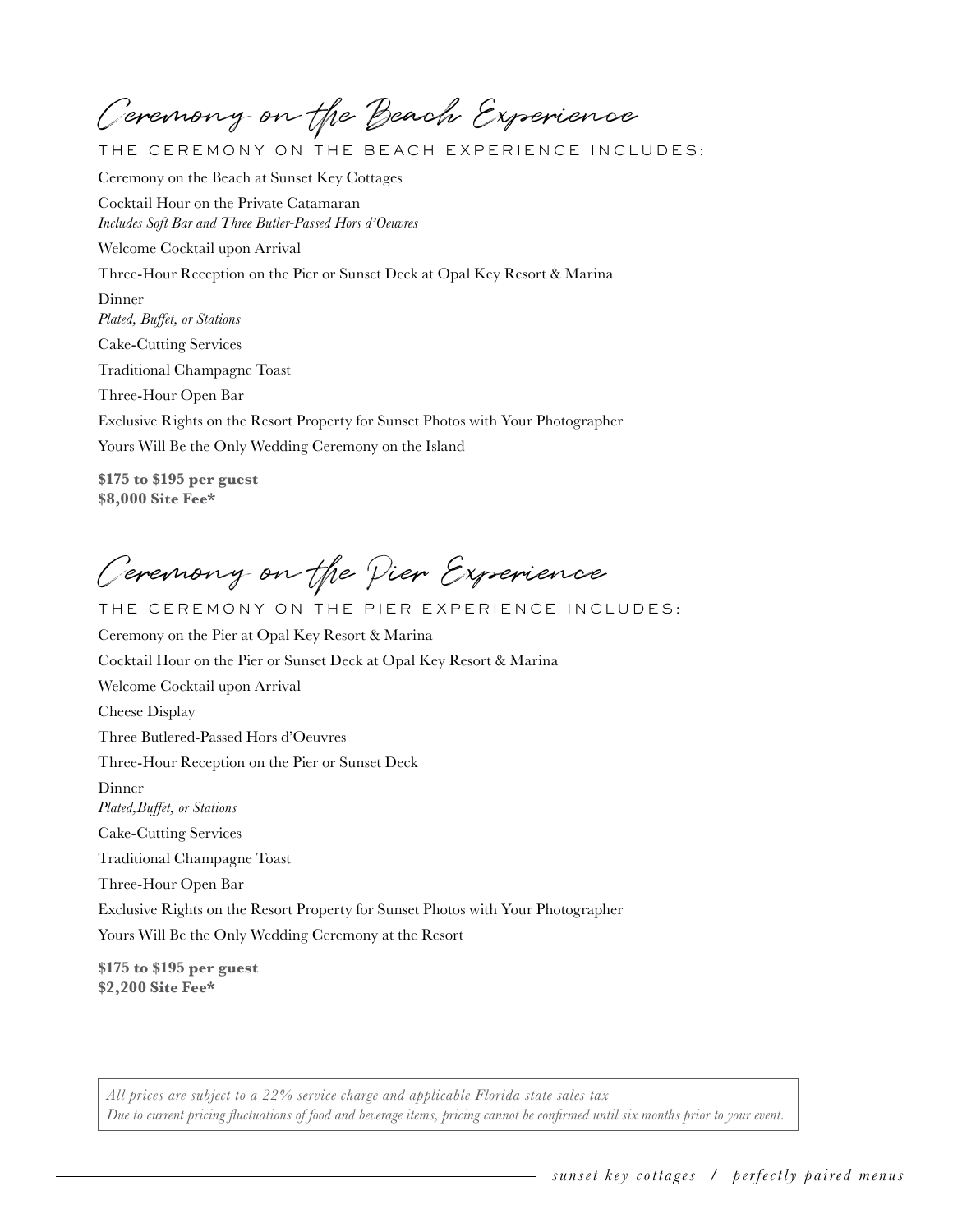Multiple Locations Experience

THE MULTIPLE LOCATIONS E XPERIENCE INCLUDES:

Ceremony at Your Choice of Location\*\* *Choose from the Pier at Opal Key Resort & Marina, The Audubon House, and the Truman Little White House* Cocktail Hour at Your Choice of Location\*\* *Choose from the Pier or Sunset Deck at Opal Key Resort & Marina, The Audubon House, and the Truman Little White House* Welcome Cocktail upon Arrival Three Butler-Passed Hors d'Oeuvres Cheese Display Three-Hour Reception at Your Choice of Location\*\* *Choose from the Pier or Sunset Deck at Opal Key Resort & Marina, The Audubon House, and the Truman Little White House* Dinner *Plated, Buffet, or Stations*  Cake-Cutting Services Traditional Champagne Toast Three-Hour Open Bar **\$2,200 Site Fee\*** *The Pier and Sunset Deck at Opal Key Resort & Marina Prices available upon request for The Audubon House and Truman Little White House* **\$175 to \$195 per guest** 

*\*Site fee includes white folding garden chairs for ceremony and reception; dinner and auxiliary tables; white napkins; white spandex table linens; china, glassware, and flatware; setup and teardown; and an indoor backup location.*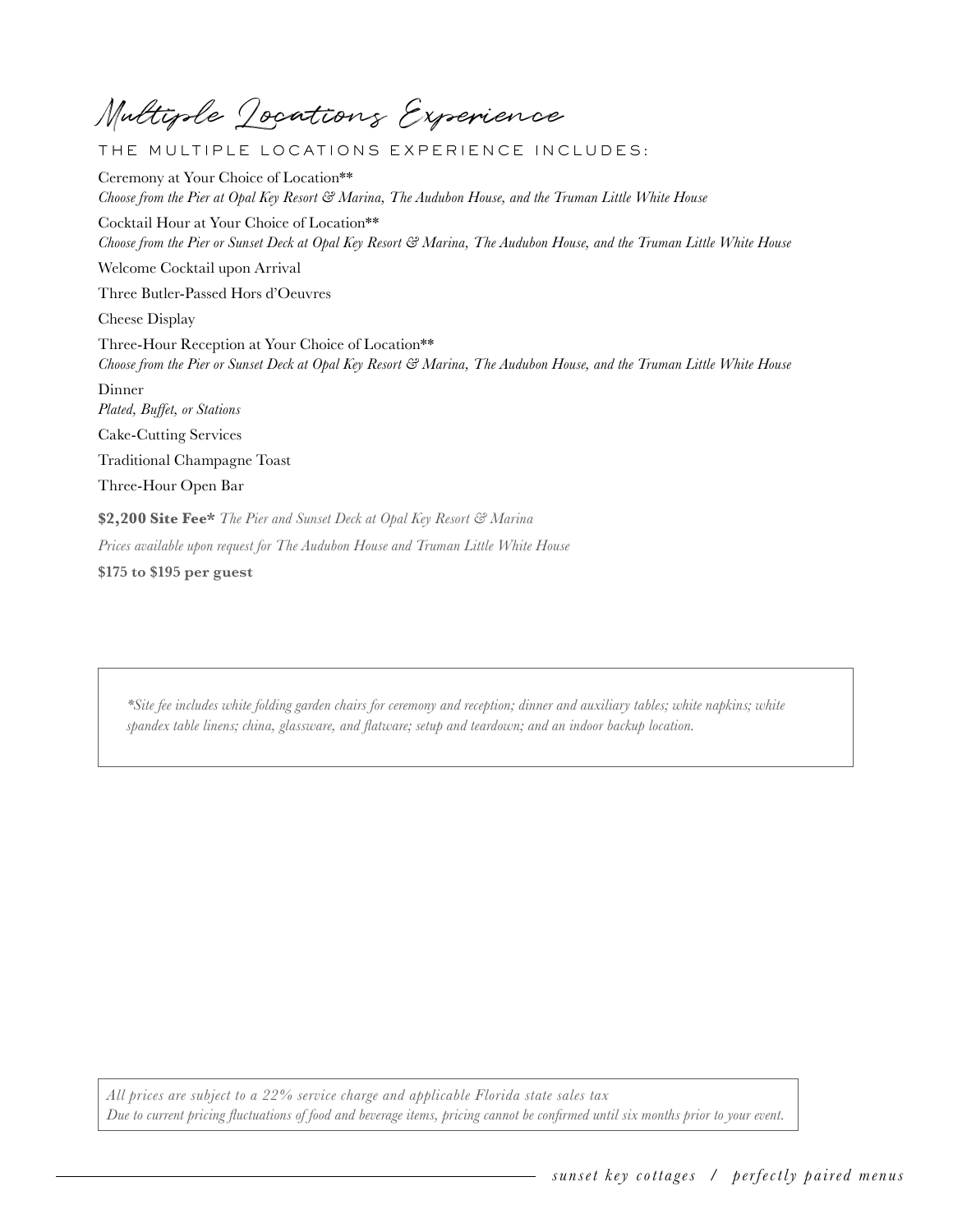The Wedding Experience

ALL WEDDING PACKAGES INCLUDE:

Cocktail Reception, Dinner, and Four-Hour Open Bar with Preferred Brands *Minimum guarantee of 25 guests required for all menus. All stations require one chef attendant per 50 guests at \$135 each.*

THE COCKTAIL RECEPTION INCLUDES:

Butler-Passed Margaritas upon Arrival

**Butler-Passed Hors d'Oeuvres** *(Select Three)*  Herbed Goat Cheese Crostini, Tomato Jam Caprese Skewer with Fresh Mozzarella Cheese, Sweet Grape Tomatoes, Basil Dressing Togarashi-Charred Tuna Tataki, Wakame Salad, Miso-Brown Butter Aioli, Wonton Chip Sesame Chicken, Sweet Chili Sauce Lobster and Crab Cake Lollipops, Sweet Corn, Basil, Chipotle Aioli Waygu Beef Satay, Sesame, Teriyaki, Spicy Mustard Butternut Crostini, Fig Jam, Black Sea Salt Beef Carpaccio, White Truffle, Arugula, Parmesan Cheese Coconut Shrimp, Rum-Honey Sauce Gorgonzola Baked Figs Tomato Bruschetta, Burata, Sweet Balsamic Applewood Bacon-Wrapped Shrimp, Tangy Mango Glaze

#### **Displays**

Fresh Vegetable Crudités Display *Fresh Vegetables, Hummus Dip, Yogurt Dip, Romesco*

**\$15 per guest** 

**\$21 per guest** 

Artisan Cheese Display *Imported and Domestic Cheeses; Jams, Chutneys, and Mustardos; Crostini and Artisan Flatbreads*

Fresh Seafood Raw Bar Display *Oysters, Shrimp, Cocktail Sauce, Horseradish, Lemon*

**Market Price** *(based on three of each item per person)*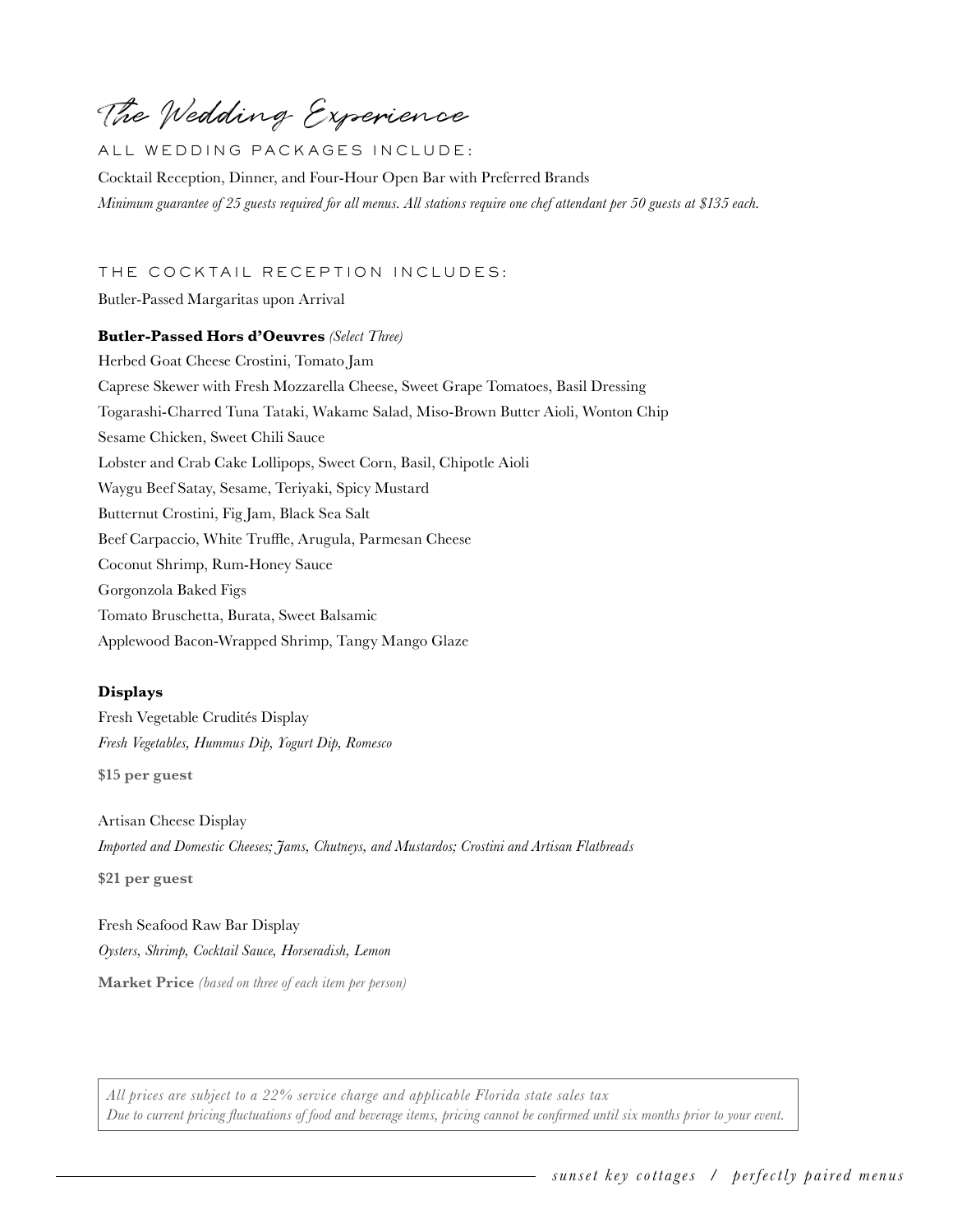Dinner Service Options

# THE PLATED DINNER INCLUDES:

**Salad Course** *(Select One)*  Field Greens Salad *Shaved Parmesan Cheese, Country Olives, Oven-Roasted Tomatoes, White Balsamic Dressing* Classic Caesar Salad *Creamy Caper Dressing, Garlic Croutons, Parmesan Cheese* Artisan Leaf Salad *Lettuce Wrapped in Cucumber with Heirloom Tomatoes, Radish, Toasted Pecans, Goat Cheese, and Sherry-Honey Vinaigrette*

**Premier Course** *(Select Two or Create a Duet Plate at No Additional Charge) All Plated Entrées Served with Chef's Seasonal Vegetables, Starch, Assorted Breads with Creamery Butter, and Coffee Service* Pan-Roasted Chicken Breast with Carrot Puree and Rosemary Jus Yellowtail Snapper with Mango Beurre Blanc and Toasted Almonds Grilled Citrus Grouper with Sauce Vin Blanc Caribbean Lobster Tail with Drawn Butter and Lemon Grilled New York Strip with Brandy Sauce Gorgonzola-Topped Filet Mignon with Port Wine Reduction **\$185 per guest** 

### **Upgraded Entrée Duet**

Filet Mignon and Lobster Tail **\$20 per guest**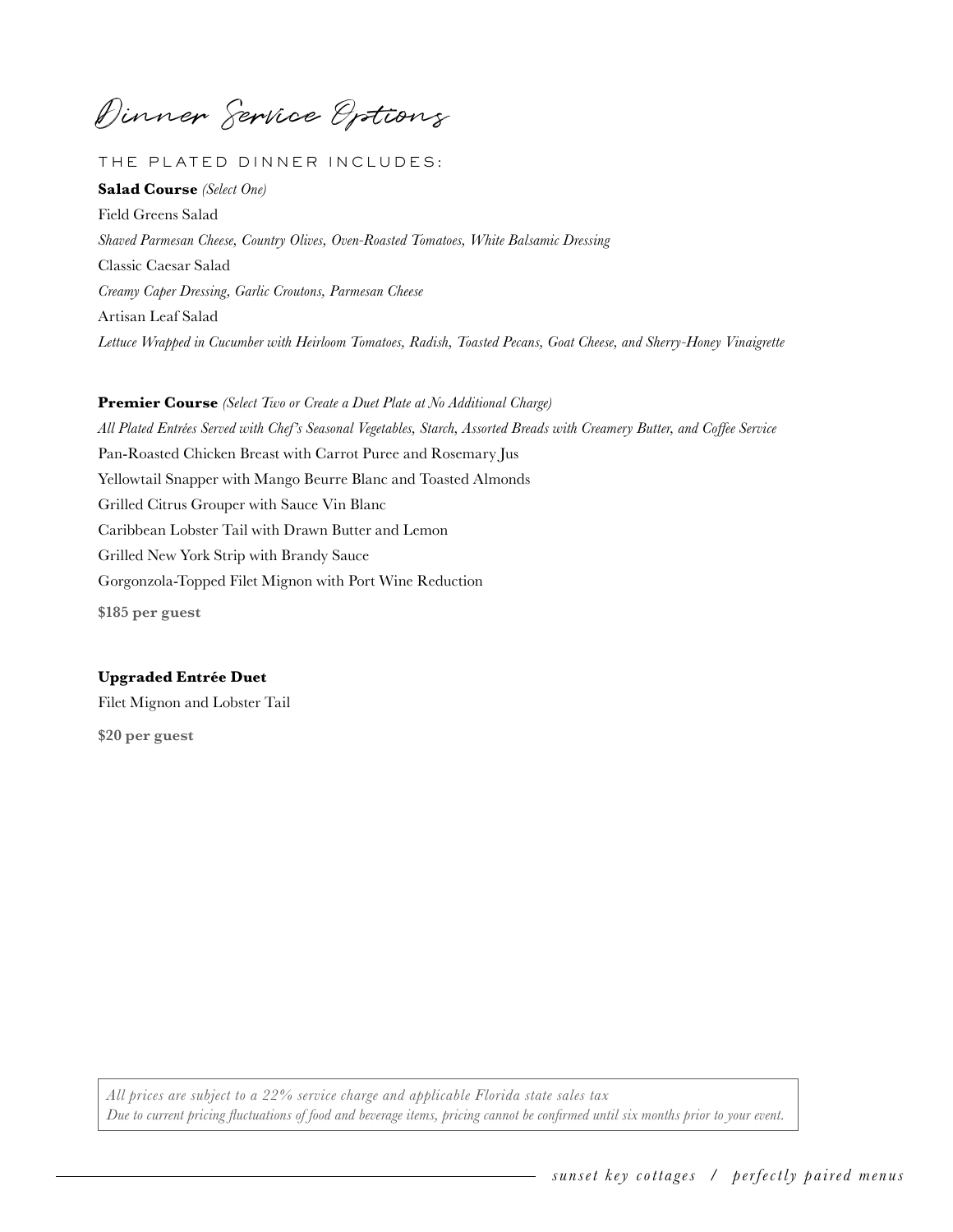THE BUFFET DINNER INCLUDES:

## **Caesar Salad Station**

Crisp Romaine Lettuce, Grana Padano Cheese, Garlic-Herb Croutons, Homemade Caesar Dressi*ng*

## **Chef-Attended Grill Station\***

New York Strip Steak Grilled Florida Lobster Tails Marinated Grilled Chicken Breast

## **Accompaniments**

Thyme-Roasted Fingerling Potatoes Baby Carrots and Asparagus Fresh Bakery Rolls with Whipped Butter Freshly Brewed Coffee and Tea

**\$182 per guest**  *\*Please note that chef-attended stations will incur an additional charge of \$125*

# THE STATION DINNER INCLUDES:

# **Cold Station**

Caeser Salad *Crisp Romaine Lettuce, Grana Padano Cheese, Garlic-Herb Croutons, Homemade Caesar Dressing*

#### **Hot Stations**

Grilled New York Strip Steak with Cipollini Onion Demi-Glace Grilled Chicken Breast with Oven Roasted Tomatoes, Feta Cheese, Kalamata Olives, Red Onion, and Oregano Fish Taco Station *Whole Grouper, Flour Tortilla, Crispy Slaw, Jack Cheese, Tomato Salsa, Guacamole, Jalapenos, and Chipotle Aioli*

#### **Accompaniments**

Thyme-Roasted Fingerling Potatoes Grilled Asparagus Fresh Bakery Rolls with Whipped Butter Freshly Brewed Coffee and Tea **\$195 per guest**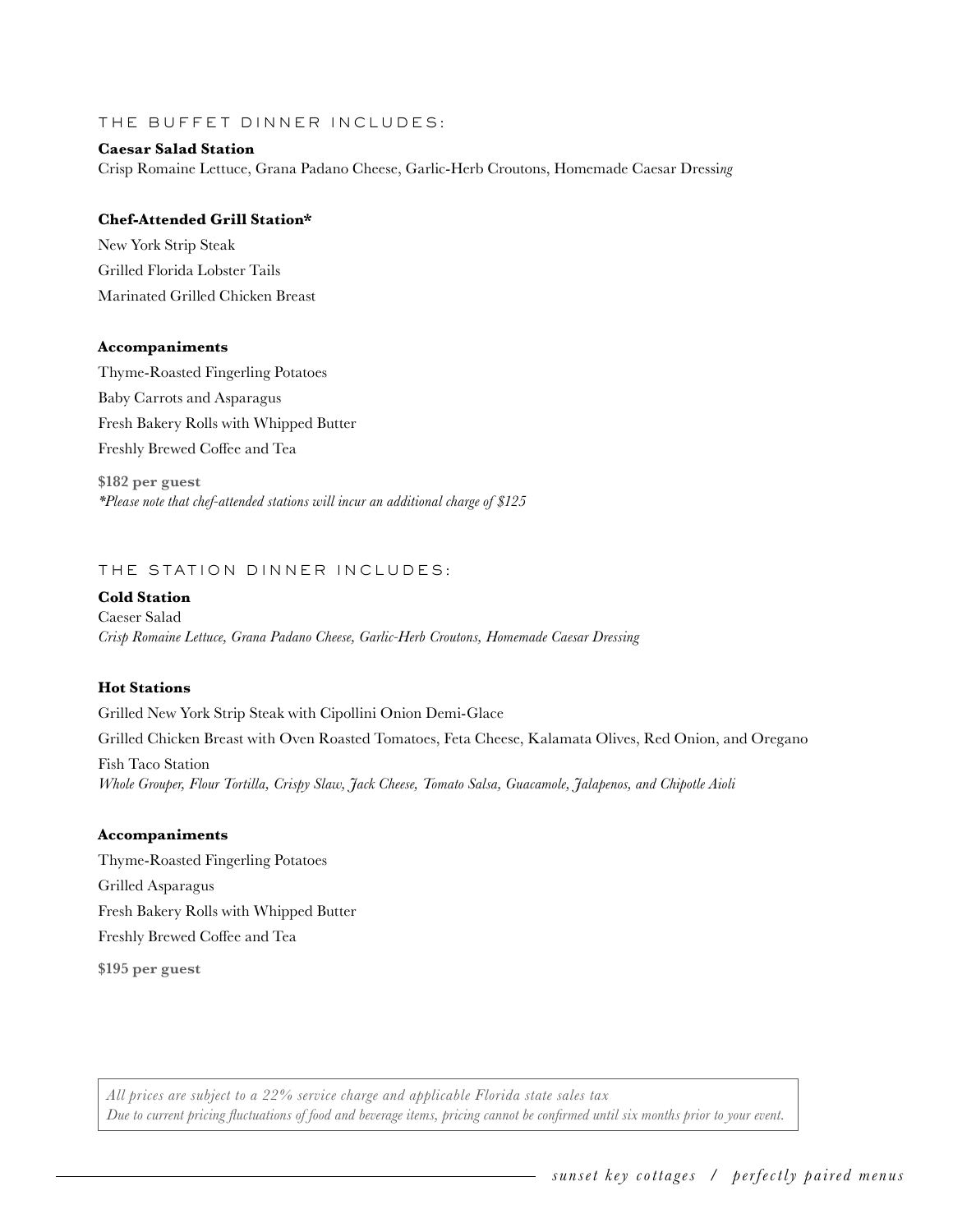## OPEN BAR

# **Open Bar with Premium Brands**

*Four-hour bar included in dinner packages*

Tito's Handmade Vodka, Tanqueray Gin, Bacardi Superior Rum, Captain Morgan Spiced Rum, Dewar's 12 Scotch, Jack Daniels Whiskey, Jameson Irish Whiskey, Maker's Mark Bourbon, Milagro Silver Tequila

### **Wine Selection**

Kendall Jackson "Vintner's Reserve" Cabernet, Merlot, Pinot Noir, Chardonnay; Ecco Domani Pinot Grigio

## **Domestic Beer**

Budweiser, Bud Light, Sam Adams Boston Lager, Yuengling

#### **Imported Beer**

Corona Extra, Corona Light, Heineken

Soft Drinks, Water, Juices, Mixers

**Additional \$12 per guest** 

# **Open Bar with Ultra-Premium Brands**

Grey Goose Vodka, Hendrick's Gin, Bacardi Superior Rum, Bacardi 8 Rum, Captain Morgan Spiced Rum, Johnnie Walker Black Scotch, Crown Royal Canadian Whisky, Jameson Irish Whiskey, Glenlivet 12 Single Malt Whisky, Knob Creek Bourbon, Patron Silver Tequila

## **Wine Selection**

Louis M. Martini Cabernet, Ghost Pines Merlot, MacMurray Estate Vineyards Pinot Noir, Meiomi Chardonnay, Ecco Domani Pinot Grigio, LaMarca Prosecco

#### **Domestic Beer**

Budweiser, Bud Light, Coors Light, Sam Adams Boston Lager, Yuengling

# **Imported Beer**

Corona Extra, Corona Light, Heineken

Soft Drinks, Water, Juices, Mixers

**Additional \$18 per guest** 

#### **Additional Hour of Open Bar (***Must be the same brands as previous hours)*

**Premium Brands** *\$16 per guest* 

 **Ultra-Premium Brands** *\$18 per guest* 

# **Signature Drink** *\$12 per guest*

*Choose a favorite drink to offer your friends and family*

Rum Runners & Margaritas

#### **Consumption Bar**

Bloody Marys *\$9 per drink* 

Mimosas *\$7 per drink* 

Soda *\$3.50 per drink*